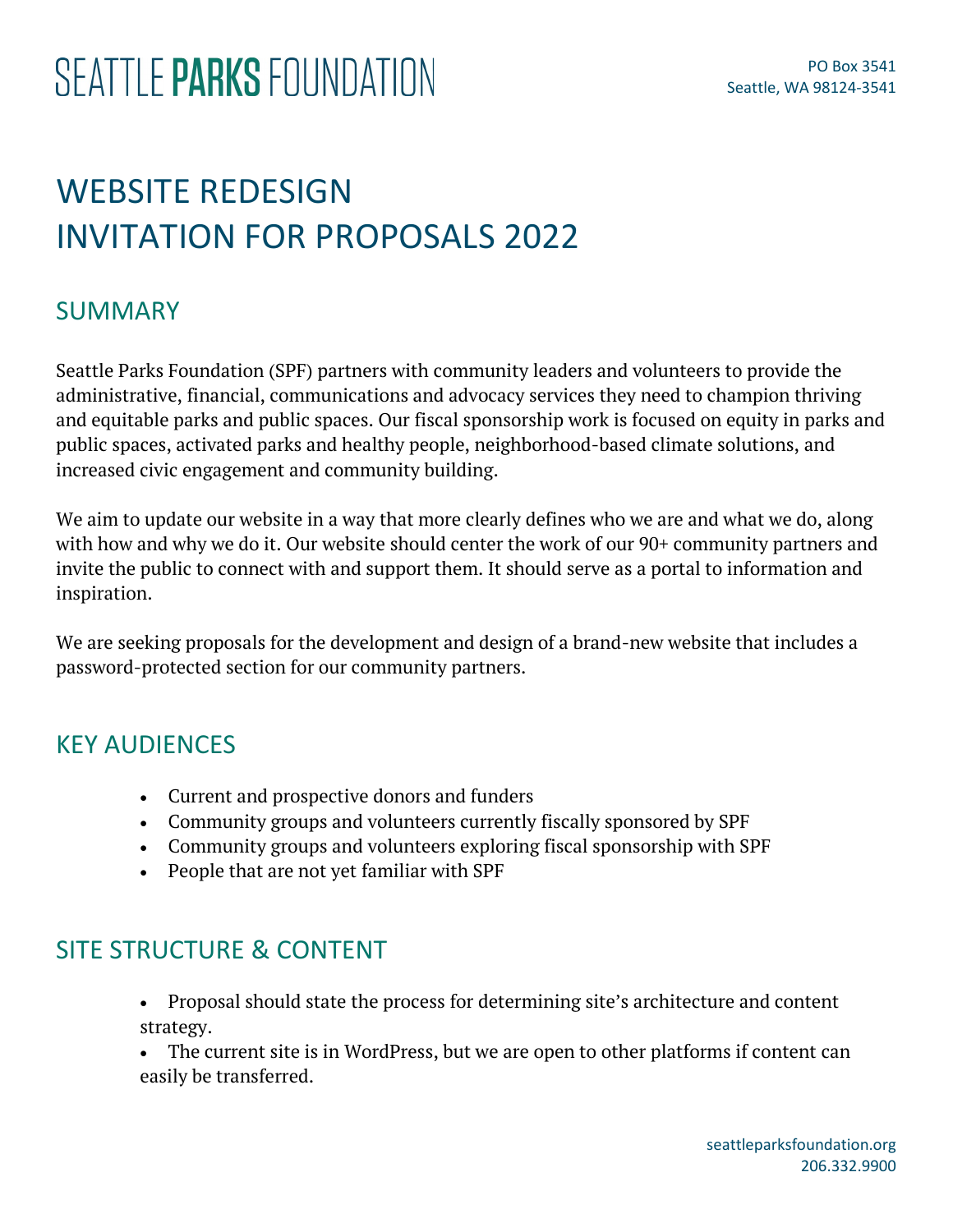# SEATTLE PARKS FOUNDATION

• The current site includes 80+ project-specific pages with individualized content and fundraising links.

- Proposed CMS should allow in-house SPF staff to easily access code, make updates to existing navigation points and pages, and create new ones as needed.
- Proposed CMS should include a "members only" section, password-protected and robust with interactive functionality. We hope to offer our partners a space to easily access important information while connecting with each other.
- Proposed CMS should include a blog or other storytelling section.
- Budget should include an estimate for SEO strategies and integration of Google Analytics.

### FUNCTIONALITY

Overall functionality must include:

- Responsive design
- Clear and intuitive user experience that mirrors modern expectations
- Dropdown navigation bar
- Adherence to WCAG 2.1 Guidelines
- Language translation option
- Event calendar
- Members only section for our 90+ community partners
	- o Password-protected
	- o API to allow for partner-specific experience
	- o Staff management + partner access levels
	- o User management
	- o Integration with current systems and databases
	- o Administrative access
	- o Flexible to allow for future growth in content and function
- Email collection before download for access to pdf, video, and other hosted content
- Customizable email and donor acquisition pop up or banner options that include text and a link/button
- Access to backend so SPF can adjust menus, page titles, content structure and more
- Software integration for digital advocacy platform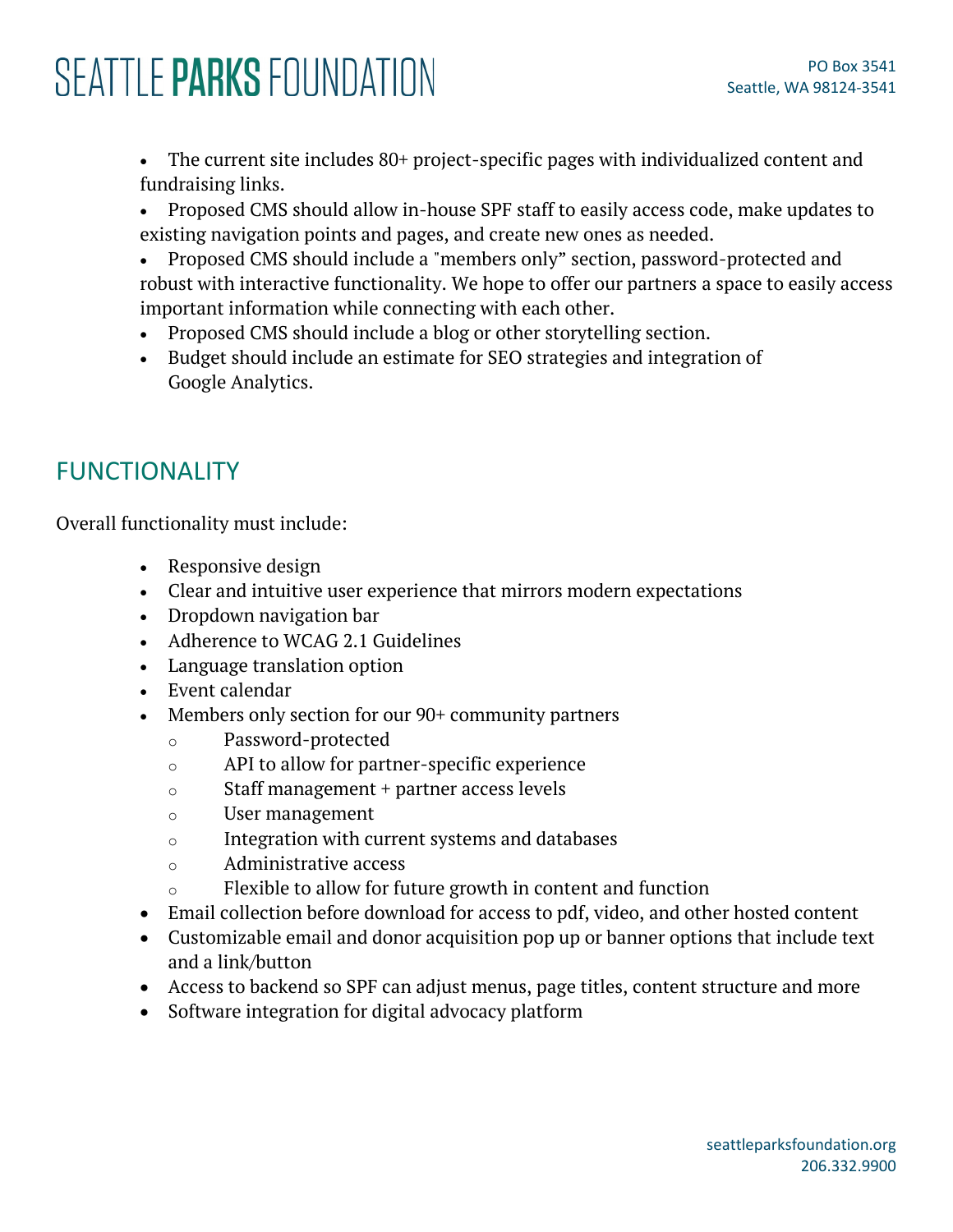# SEATTI F PARKS FOUNDATION

### DESIGN

We intend to update our main Seattle Parks Foundation logo (as seen at the top of this document) and are interested in incorporating that into this process. If a logo update needs to be approached as a separate project, we are open to discussing options.

Beyond that, SPF also has an iconic LOVE PARKS logo and branding that we want to retain and uplift. Our organization tagline is "people powered parks + public spaces." Design should reflect these sentiments as well as our new mission, vision, and strategic plan outcomes. It should clearly convey how important access to parks, public spaces and civic engagement is for every member of the community.

#### BUDGET

Budget must not exceed \$150,000.

#### TIMELINE

We would like the project to be completed by early 2023.

#### SELECTION CRITERIA

Developers will be selected based on the following criteria:

- Proficiency in related technologies
- Demonstration of strong, creative, and distinctive design aesthetic
- Work samples of similar projects
- References from past clients
- Rounds of review and number of design options
- Full-service support for future adjustments and inquiries
- Ability to deliver the website within desired timeline and budget